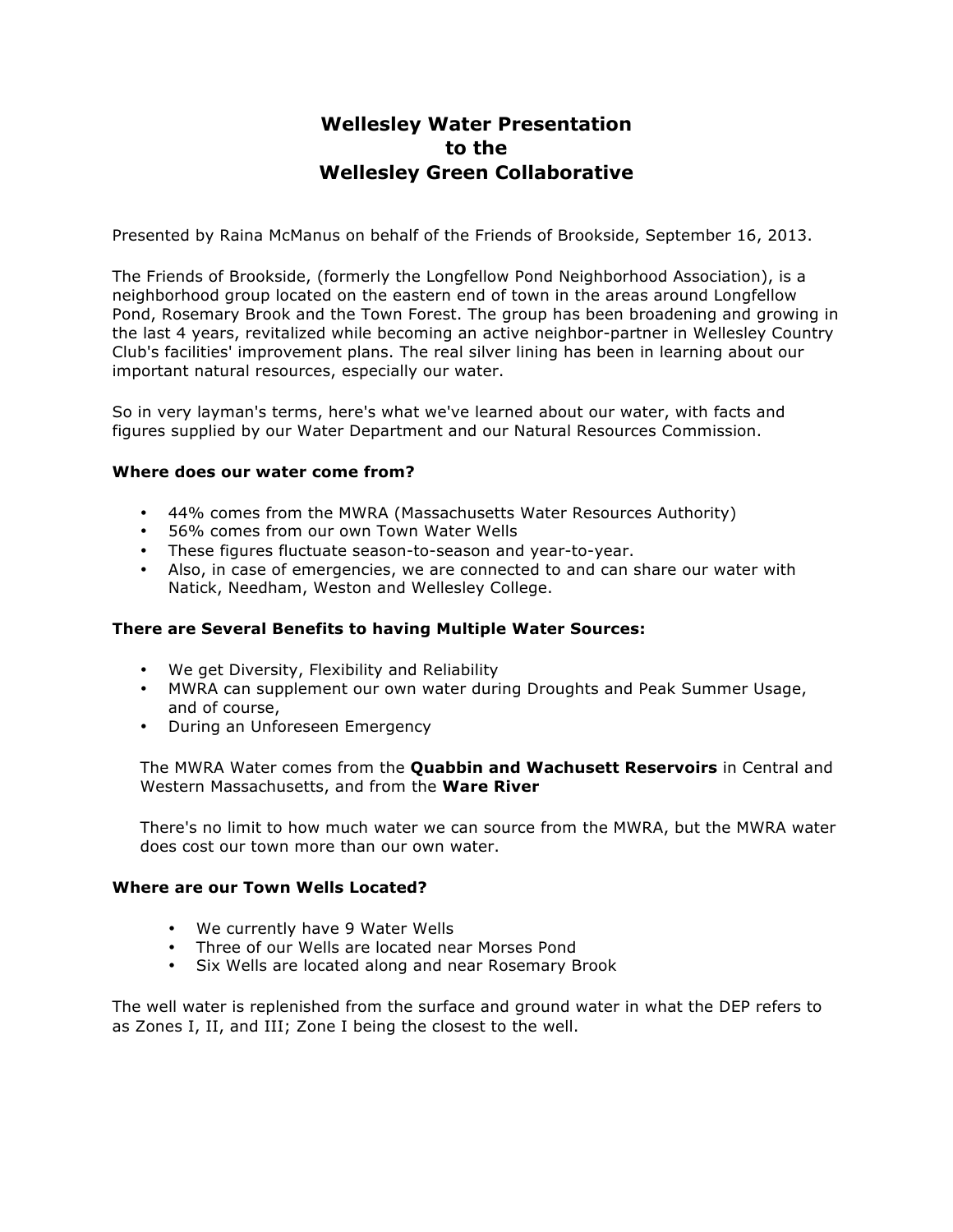### **The wells also draw off of our two underground alluvial aquifers, the Waban and Rosemary Brook Aquifers, on the west and east ends of town, here and here...**

Refer to Groundwater Resources Map: http://www.wellesleyma.gov/Pages/WellesleyMA\_Planning/7.3.pdf

- Over by Morses Pond... the grey area is the actual aquifer, surrounded in pink by the protection area, and
- Over by Longfellow Pond and Rosemary Brook, again the grey aquifer and the pink wellhead protection area.
	- o Note that the aquifer on our end of town extends into Needham
	- o In fact, 60% of our aquifer is located in Needham
	- o Needham does not draw off of this aquifer for its own water
	- o This is Wellesley's resource
	- $\circ$  The DPW is aware of and monitors activities in Needham
	- $\circ$  Turns out it's a common occurrence for natural resources to cross town lines
	- o Note Dover's wells on map on west end of Wellesley...

#### **How does the DPW manage our Water Supply?**

These facts are taken from our Town's Drinking Water Consumer Awareness Report from 2012 that each residence receives annually in its water bill. The report is also available online: http://www.wellesleyma.gov/Pages/WellesleyMA\_DPW/Consumer Book 2012\_pages.pdf

#### **Our Water is tested for purity:**

The EPA mandates monitoring and testing, and our DPW conducts those tests under approved techniques from the Safe Water Drinking Act.

- Over 1,600 chemical analyses are conducted by independent labs
- In addition, Wellesley staff performed more than 6,000 chemical analyses to insure proper operation of Wellesley's treatment facilities
- *You can read all about these extensive tests and results in the report.*

#### **The DPW also treats our well water at 3 water treatment facilities, again under regulatory approved methods:**

- There's a Lead and Copper Treatment Technique that the DPW follows
- Acidity is removed through aeration
- Iron/Manganese minerals are removed
- The Water is Fluoridated
- It's disinfected
- *And much, much more again, have a look at the Consumer Report!*

**The clean water is then stored in 2 large holding tanks with a capacity of nearly 6 million gallons, and pumped into distribution (that's to us!) in over 140 miles of street mains.**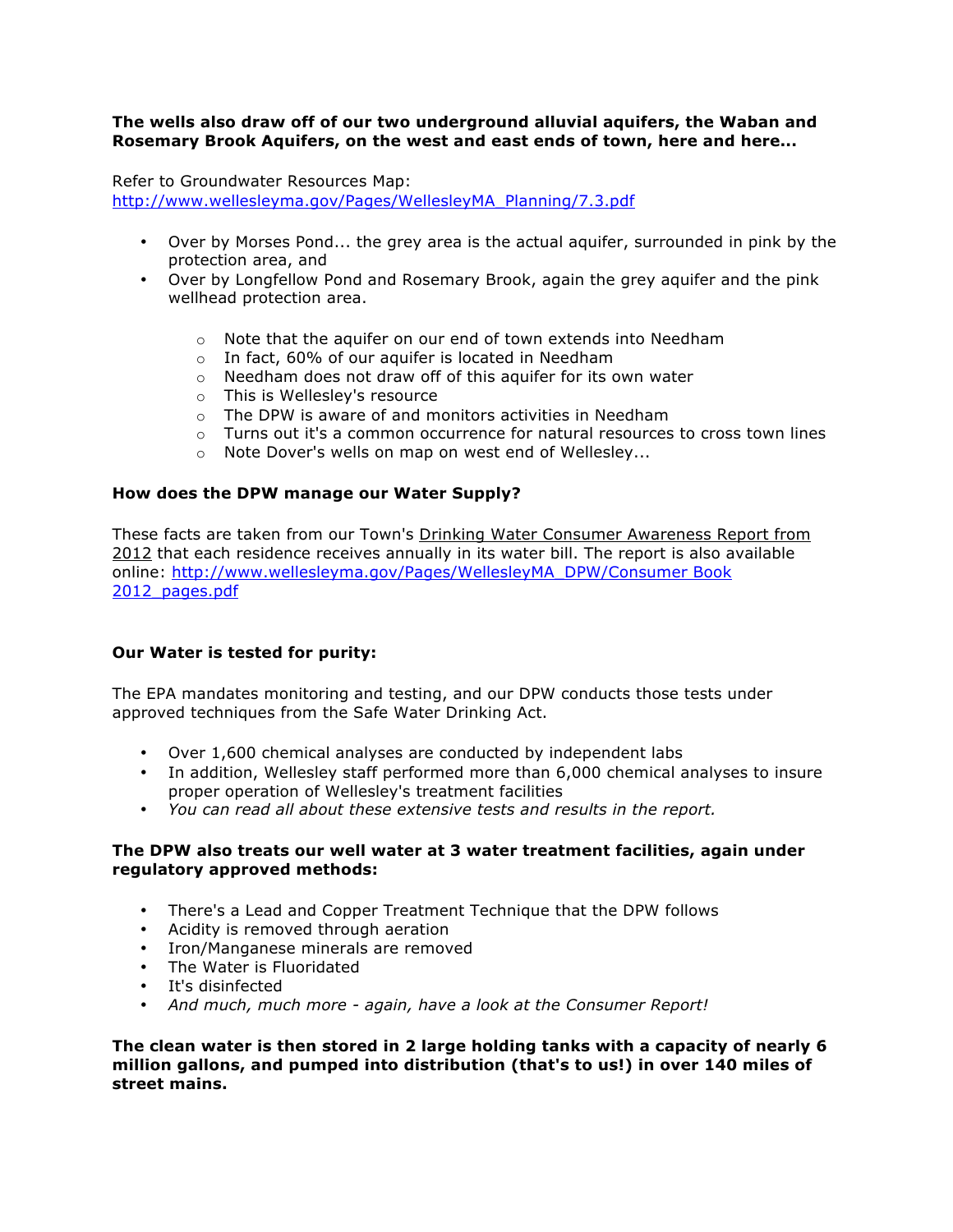# **The DPW continually undertakes improvements and initiatives to improve yield:**

- Wells are upgraded and replaced as necessary
- Pumping and filtration systems are always attended to
- Water Mains are replaced as necessary
- They are always looking for and fixing leaks
- The DPW is a Joint Partner with the NRC and the neighborhood in the Fuller Brook Park Restoration
- They've been very responsive to our group's concerns.

# **What can threaten the availability of a Clean Water Supply?**

- Use of Pesticides
- Contamination in Storm Water Runoff (hold up DPW brochure)
	- $\circ$  What's storm water? It's water that falls from the sky as rain or snow and is not absorbed into the ground. Therefore it flows over pavement, landscaped surfaces... impervious surfaces... picking up debris, chemicals, dirt and pollutants that can wind up in our water bodies.
- Spills and Improper Storage and Disposal of Toxic Materials
- Reduction in Wetlands or poor management of Wetlands where water amasses to replenish our sources
- Reduction of Permeable Surfaces
- Overuse of our Resource
- Activities above the Aquifer, like the removal of trees and vegetation,
- **Fact from the Consumer Awareness Report:** *The Aquifers in our town have a high vulnerability to contamination due to the absence of hydrogeologic barriers, like clay, which can prevent contaminant migration.*

Now fortunately for us, Nature has provided some of her own defenses to protect water, and our NRC has borrowed one of those natural defenses in their Rain Gardens, which can be properly positioned in our own yards to collect storm water from our driveways before it gets into our water resources. The Rain Gardens mimic actual Wetland areas, which can capture, store and filter out toxins before they reach our water. See the NRC website for how to easily create a Rain Garden, and for lots of other valuable conservation information: http://www.wellesleyma.gov/Pages/WellesleyMA\_NRC/index

#### **There are other things Nature has given us to protect us from ourselves:**

• In addition to Wetlands, we have Riverfront Areas, Trees, Soil and Vegetation.

#### **These resources are protected under Government Regulations, they are deemed so important to our water.** We have...

#### **Town Laws:**

- Zoning Bylaws
- Wetland Protection Bylaw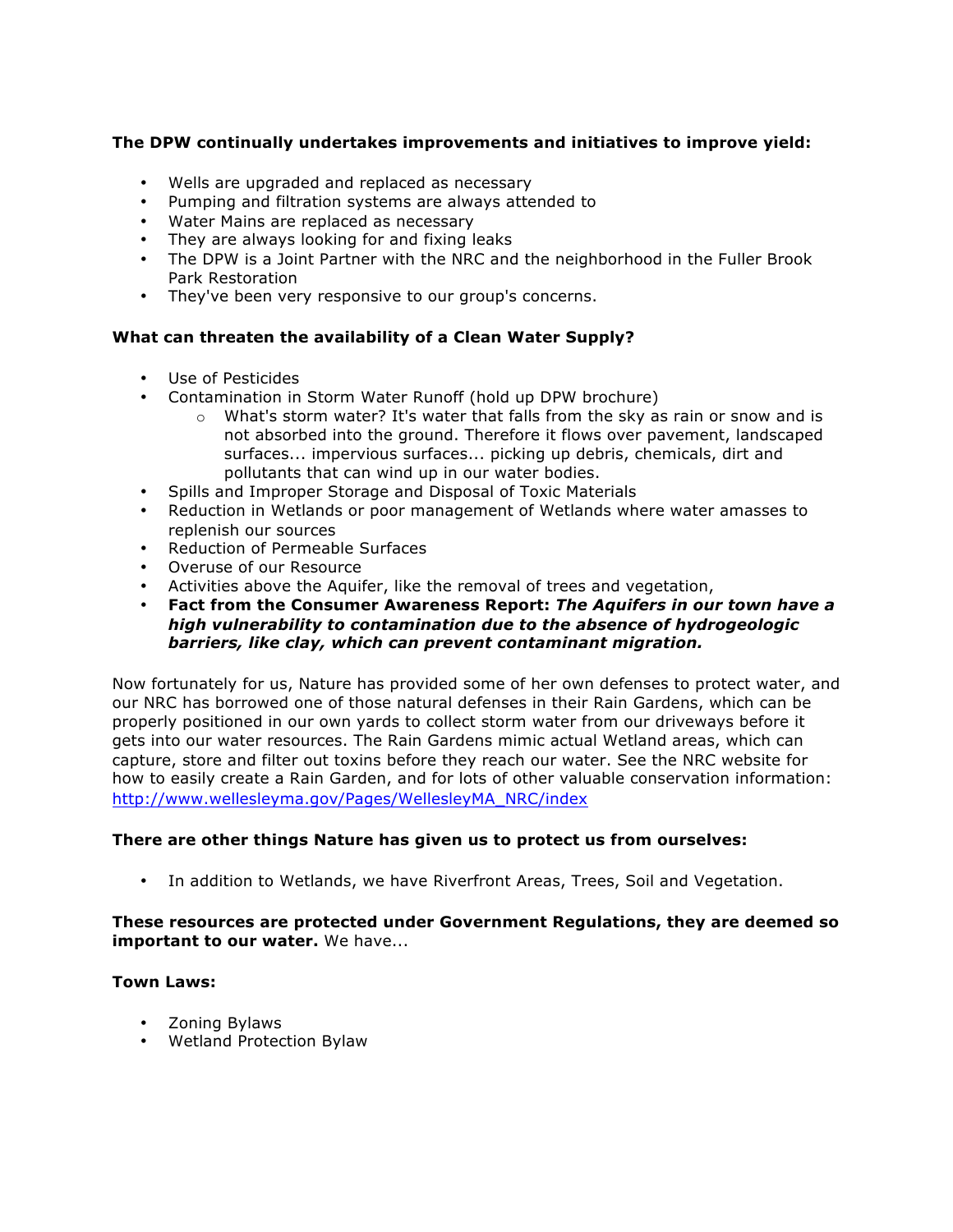### **Federal and State Laws to Protect our Drinking Water:**

- Clean Waters Act
- Safe Drinking Water Act
- Wetlands Protection Law
- Riverfront Act

# **There are Zoning Overlays that regulate Land Use Practices in Protected Areas. These are:**

- Well Head Protection Areas
- Water Supply Protection Districts
- Aquifer Protection Areas

(Watershed Drainage Basins Map showing Water Supply Protection Districts in Wellesley: http://www.wellesleyma.gov/Pages/WellesleyMA\_NRC/WatershedDrainage.pdf)

#### **We also have Wastewater, Storm Water and Septic Systems to properly manage contaminated water.**

# **All of these regulations and systems are overseen locally by our:**

- Department of Public Works
- Board of Health
- Wetlands Protection Committee
- Natural Resources Commission
- Planning Board
- Building Inspector
- Selectmen

So as you can see, there are many employees, boards and regulations governing our water.

And in addition to all this, the DPW gets input from the State on how well we're managing our water.

In adherence to the Clean Waters Act, the Massachusetts Department of Environmental Protection, (MassDEP), conducts a

**SWAP Report**, which stands for: Source Water Assessment and Protection. They do one on each municipality. Wellesley's was last done in October 2002...

And not surprisingly Wellesley gets good grades, but as in everything we do, there are always ways to improve.

**The SWAP Report details land use in the protected wellhead areas (Zones I, II and III), and makes specific recommendations based on each town's unique situation and resources.** This report is online, and it's really worth a look.